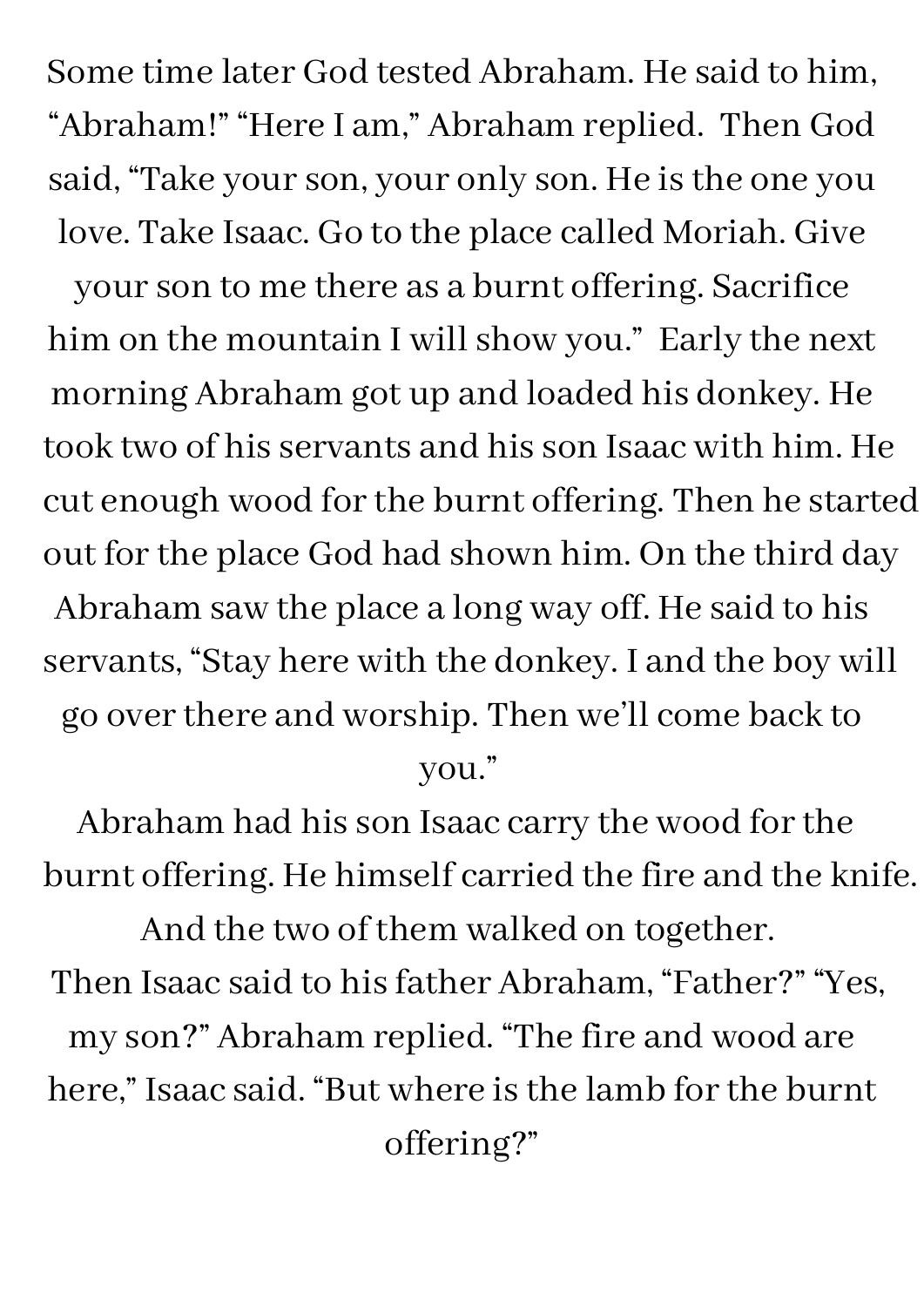Abraham answered, "God himself will provide the lamb for the burnt offering, my son." And the two of them walked on together. They reached the place God had shown Abraham. There Abraham built an altar. He arranged the wood on it. He tied up his son Isaac. Abraham placed him on the altar, on top of the wood. Then he reached out his hand. He picked up the knife to kill hisson. But the angel of the Lord called out to him from heaven. He said, "Abraham! Abraham!" "Here I am, " Abraham replied. "Do not lay a hand on the boy, " he said. "Do not harm him. Now I know that you would do anything for God. You have not held back from me your son, your only son."

Abraham looked around. There in a bush he saw a ram caught by its horns. He went over and took the ram. He sacrificed it as a burnt offering instead of hisson. So Abraham named that place The Lord Will Provide. To this day people say, "It will be provided on the mountain of the Lord ." Genesis 22:1-14 NIRV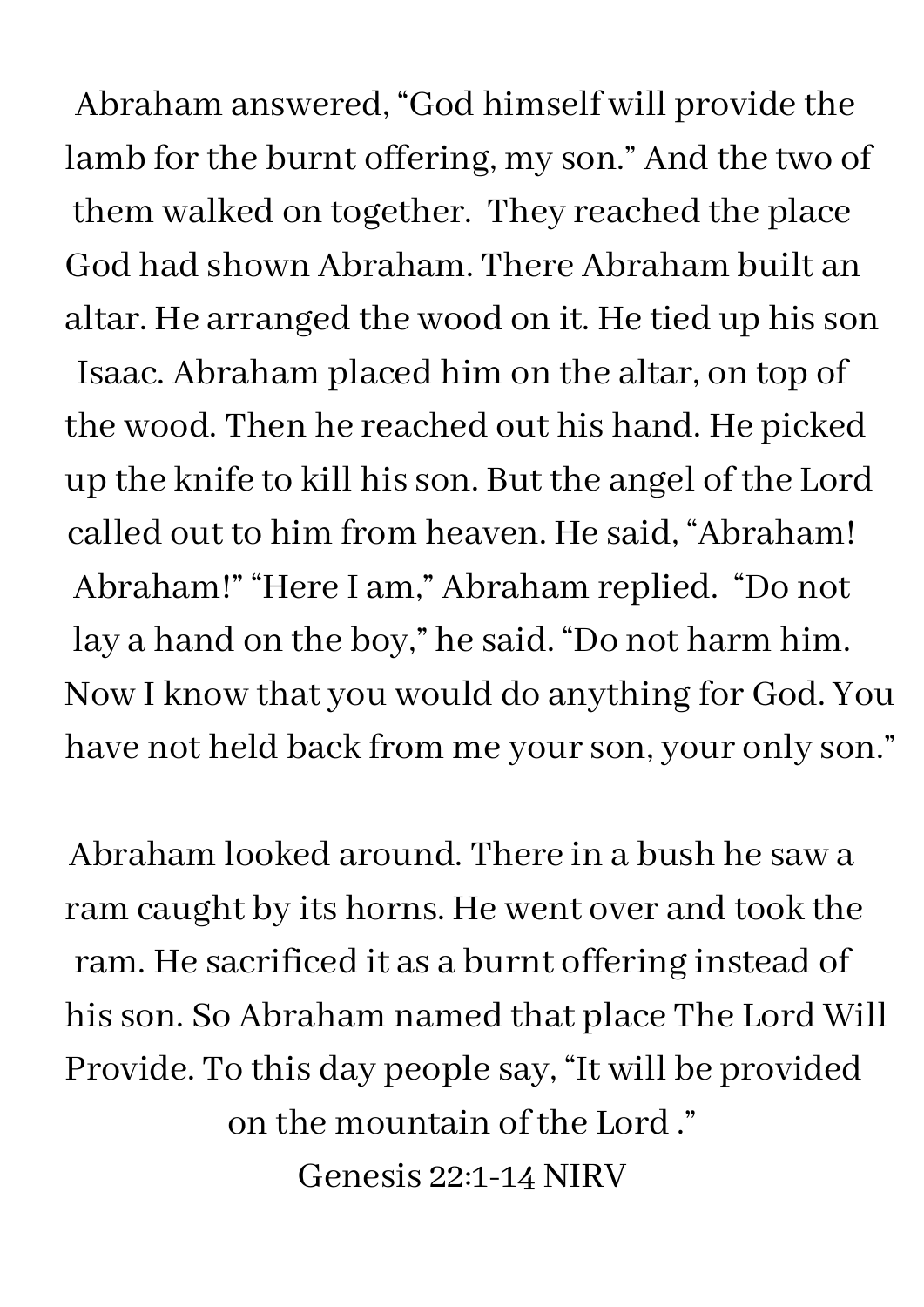## Let's think a bit...



- 1. Why was God testing Abraham?
- 2. How do we know that Abraham trusted God?
- 3. How does this story point to Jesus?